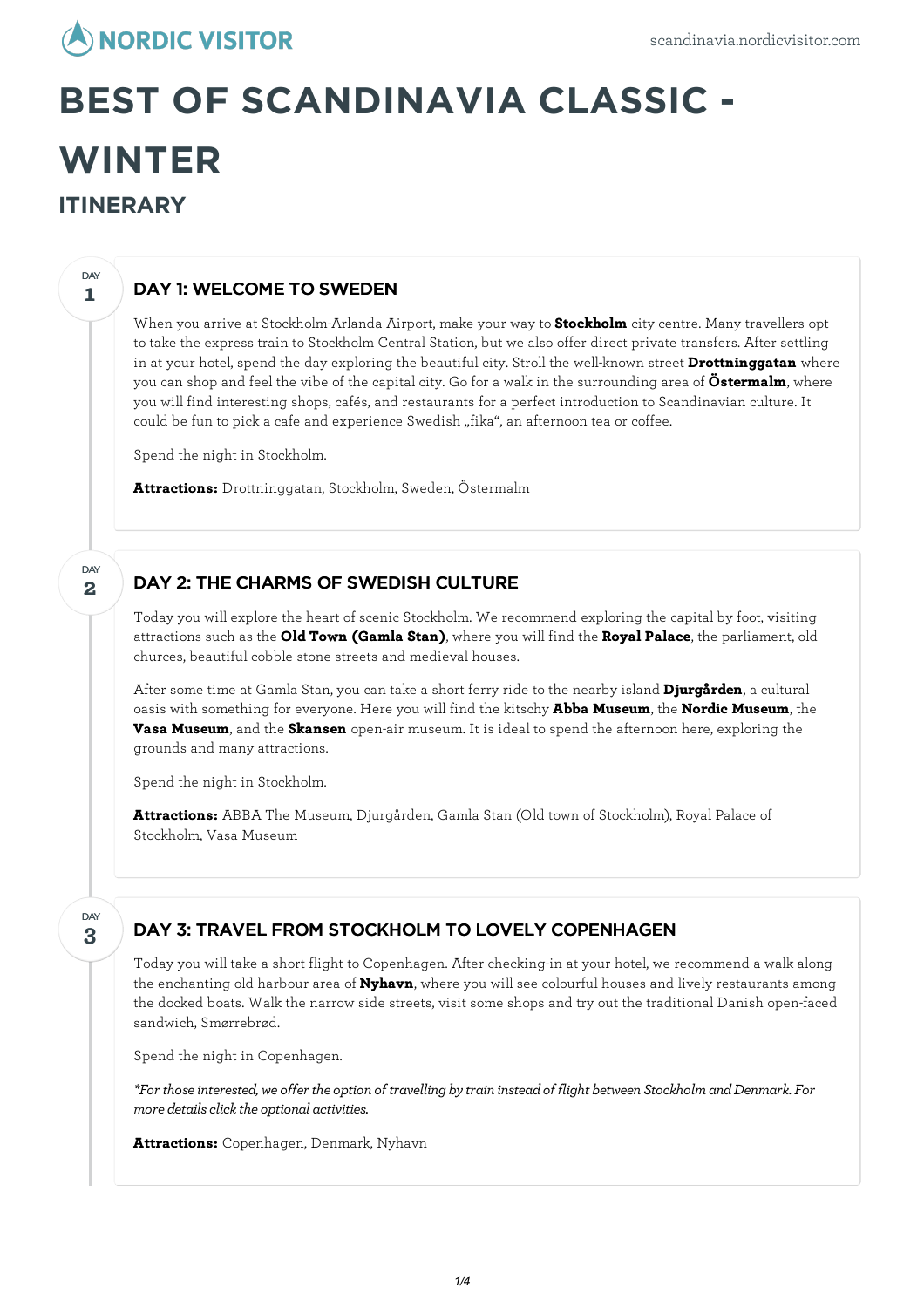#### DAY 4: A DAY IN CAPTIVATING COPENHAGEN

You have the whole day to explore **Copenhagen**. We recommend seeing the city by foot, visiting landmarks like **Amalienborg Palace**, **Christiansborg Palace**, which are both closed on Mondays, and the famous **Little Mermaid** statue. An optional cruise from the harbour is also highly recommended as you can appreciate the architecture and beauty of the city by water. Next, stroll **Ströget** street for some shopping and grab something to eat at Torvehallerne food hall.

Spend the night in Copenhagen.

**4**

**DAY** 

**5**

**DAY** 

**6**

**DAY** 

**Attractions:** Amalienborg Palace, Christiansborg Palace, Little Mermaid, Nyhavn, Strøget shopping street

#### DAY 5: SET SAIL FOR NORWAY

Spend the morning touring Copenhagen. Some interesting attractions include the observatory of **The Round Tower**, the most famous church in Copenhagen, **Church of Our Saviour**, as well as the impeccable King's Garden, and the regal **Rosenborg Castle**. In the early afternoon, it's time to board your cruise to Oslo, which sails gently up the **Kattegat Sund** on its way to Norway's capital city. You can enjoy dinner in one of the restaurants, check out the entertainment on board or just relax and watch the sunset from the deck.

Spend the night on the cruise.

**Attractions:** Church of Our Saviour, Kattegat Sund, Rosenborg Castle, The Round Tower

#### DAY 6: ENJOY ENCHANTING OSLO

After the cruise ship docks, get ready to see the best of Oslo. The city is quite walkable and recommend exploring by foot and the convenience of public transport. Notable attractions include the beautiful **Vigeland Sculpture Park**, **Fram Polar Ship Museum** and spending some time along the beautiful harbour area. Other interesting stops include the **Munch Museum**, **Royal Palace**, **Akershus Fortress**, and **Oslo City Hall**.

Spend the night in Oslo.

**Attractions:** Aker Brygge, Akershus Fortress, Fram Museum, Munch Museum, Norway, Oslo, Vigeland Sculpture Park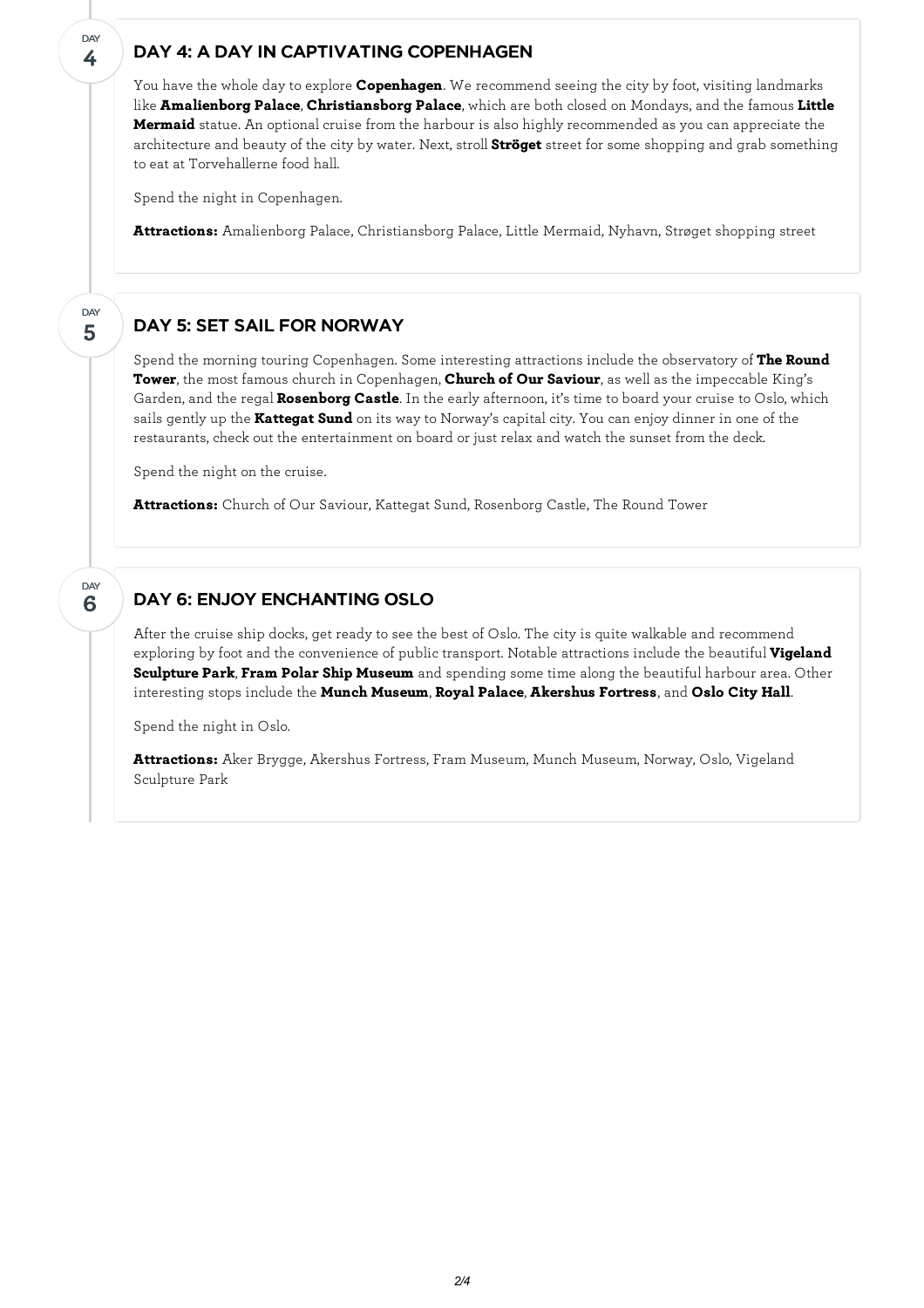#### DAY 7: NORWAY IN A NUTSHELL WINTER - THE FLÅM RAILWAY

Get ready for the spectacular **Norway in a Nutshell®** railway journey towards Bergen, with an overnight stop in **Flåm**. This train ride takes you over Norway's "mountainous rooftops", through charming villages like Gol and **Geilo**, before reaching Myrdal, where you'll switch trains to the famous **Flåm Railway (Flåmsbana)** for an incredible ride to the beautiful village of Flåm. Enjoy a relaxing day in Flåm, where you can stroll the village, or participate in an optional activity.

Spend the night in Flåm.

**7**

DAY

**8**

DAY

**9**

DAY

*We recommend booking luggage transfer for the travel between Oslo and Bergen.* 

**Attractions:** Flåm, Flåm Railway (Flåmsbana), Geilo, NORWAY IN A NUTSHELL®

#### DAY 8: NORWAY IN A NUTSHELL TO BERGEN

In the morning, you'll board a boat to sail through **Aurlandsfjord** into the World Heritage-listed Nærøyfjord, the narrowest fjord in all of Europe. This is perhaps the most beautiful arm of Sognefjord, with its mighty waterfalls and small farms clinging to the steep mountainsides, which is especially beautiful in the winter months. The boat docks in Gudvangen, and from there the journey continues by bus through **Nærøydalen**, with its charming villages and scenic winter landscape. The bus will arrive in Voss, where you continue the tour by train on the Bergen Railway to **Bergen**.

Spend the night in Bergen.

**Attractions:** Aurlandsfjord, Bergen, Fjords in Norway, Flåm, Nærøyfjord, Sognefjord

### DAY 9: THE CAPITAL OF THE FJORDS

Despite being an international city, Bergen, "The Capital of the Fjords", has all the charms of a small town. Here you'll find **Bryggen**, a UNESCO World Heritage site, along with remarkably preserved old houses, a lively fish and flower market, cable cars offering stunning views, great museums and more. We recommend riding the **Fløibanen** Funicular to Mount Fløyen to enjoy the panoramic views over the city or a cable car up Mt. Ulriken. Bergen is also known for its museums dedicated to history about trade and fisheries, architecture, music and contemporary art.

Spend another night in Bergen.

**Attractions:** Bergen, Bryggen, Fishmarket, Fløibanen Funicular (Funicular Railway), King Håkon's Hall, Rosenkrantz Tower, St. Mary's Church